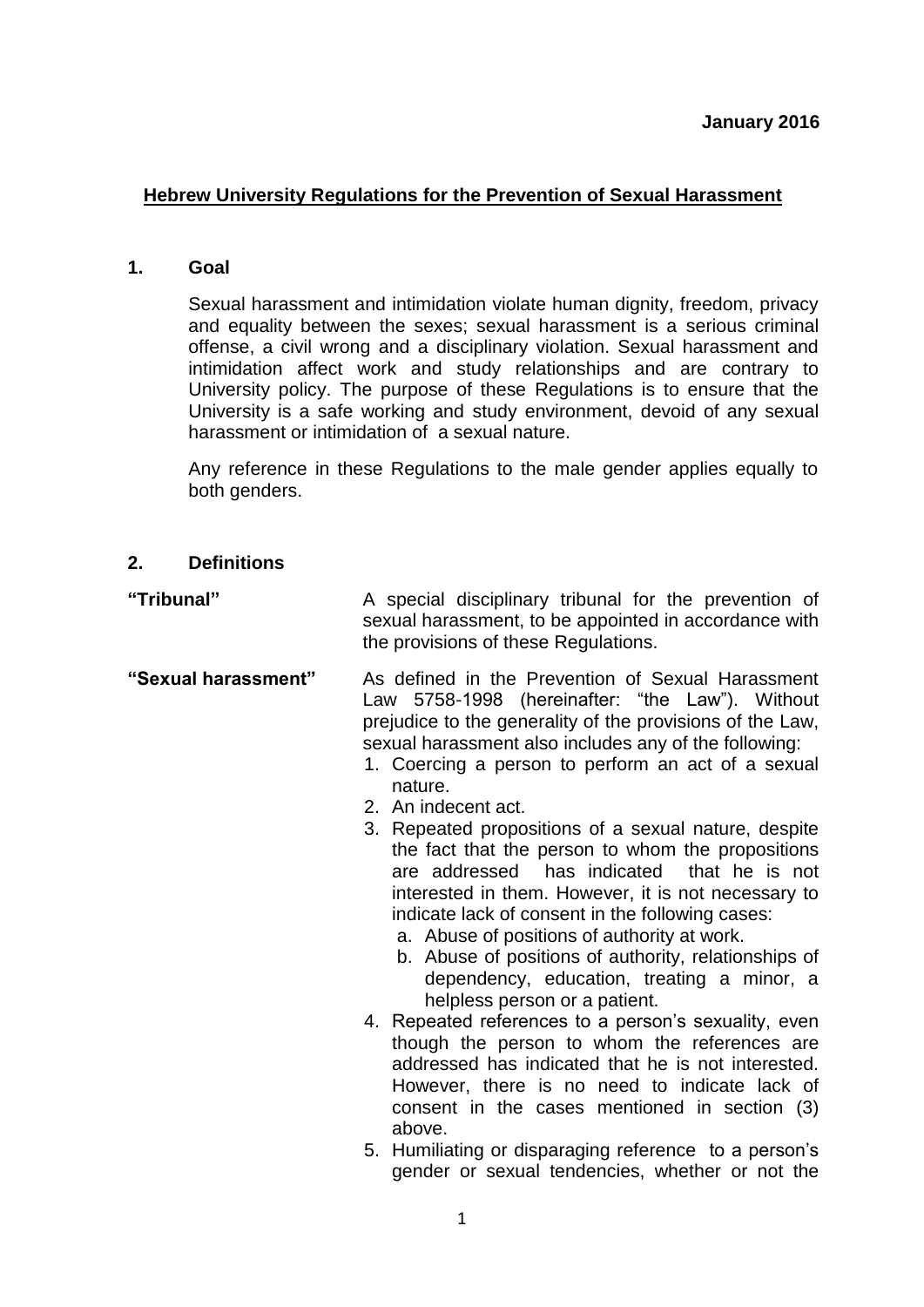person has indicated his discomfort with this. 6. Publicizing a photograph, a video clip or recording of a person that focusses on his sexuality, in circumstances in which the publication might humiliate or debase the person, and he has not given his consent to the publication. Regarding this definition, "indicated"  $-$  in words or by behavior, provided that there was no reasonable doubt regarding the significance of the behavior; "reference" – in writing, orally, or through a visual or audio display, including by computer, computerized material or behavior. **"Intimidation"** Intimidation is causing harm in any form to a victim, a witness or a third party who took a stand in favor of a victim, in connection with sexual harassment or with a complaint or allegation of sexual harassment. **"Service Provider"** A person or corporation providing a service to the University. **"Framework of University Activity"** Each of the following: 1. An activity conducted within the boundaries of the University, or within its facilities; 2. Any other location where an activity is conducted on behalf of the University; 3. In any place whatsoever in the course of work or studies; 4. In any place whatsoever while abusing a position of authority in work or studies. **"Professional jurist"** A judge or retired judge of a court in Israel, or any person who was a member of the Israel Bar, of at least five years standing, and who is not a Hebrew University employee nor provides services for payment to the University. **"Defendant"** Any person who, on the day of the incident, is a University employee, service provider or employee of a service provider, or a student who is alleged to have perpetrated an act of sexual harassment or intimidation. "Victim" A person against whom it is alleged that an act of sexual harassment or intimidation, as defined by the Law, was perpetrated in the course of University activities. **"Commissioner"** The Commissioner for the Prevention of Sexual **Harassment**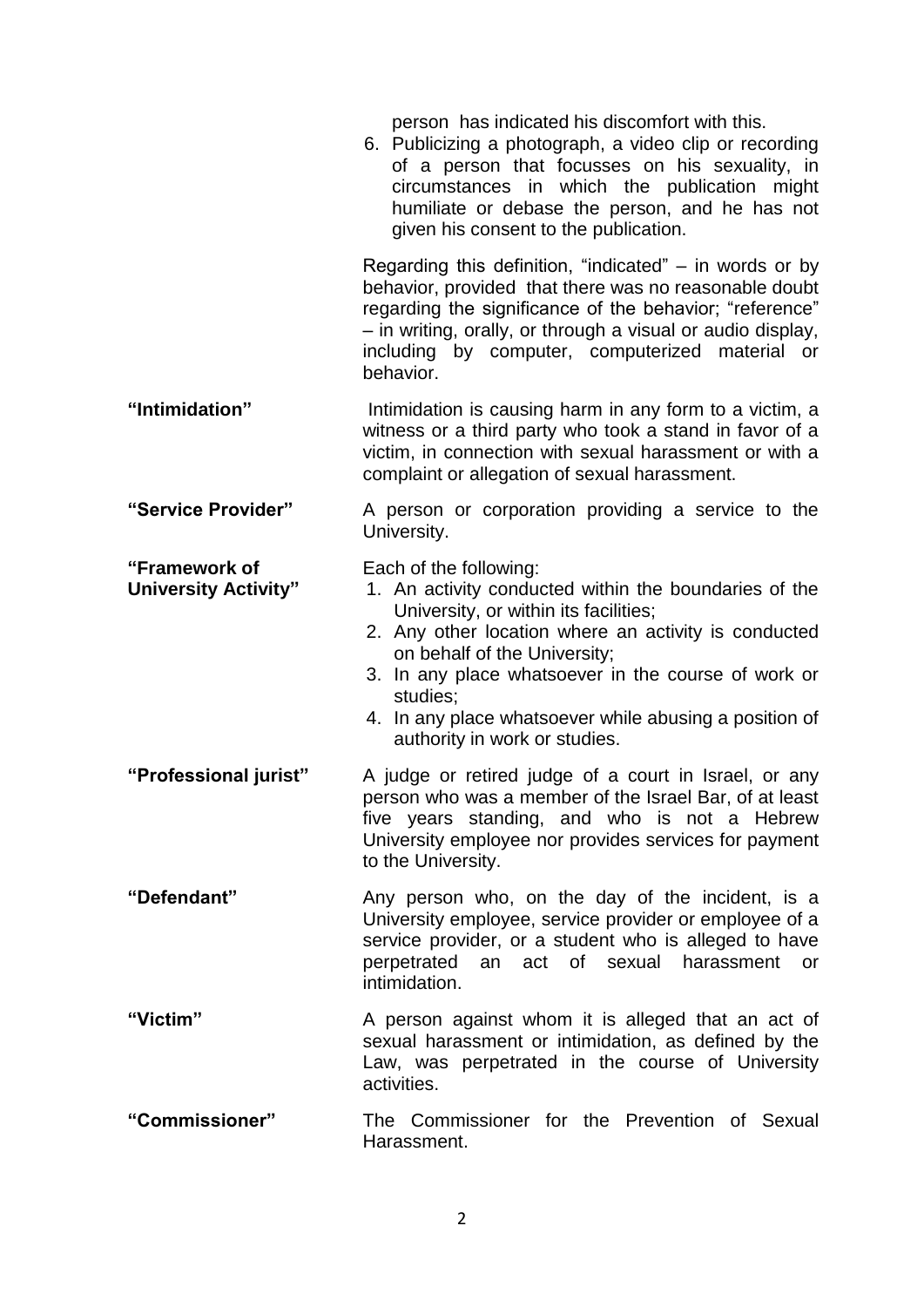| "University<br>Employee"             | A person who on the day of the incident:<br>1. Had an employer-employee relationship with the<br>University, or<br>2. Is retired and continues his activities at the<br>University or who was present at one of its facilities,<br>or<br>3. An employee of an employment agency employed<br>on the premises of the University.                                                                                                                                                                                                                                                                                                                                                                                                                                                                                                                                                                                                                                         |
|--------------------------------------|------------------------------------------------------------------------------------------------------------------------------------------------------------------------------------------------------------------------------------------------------------------------------------------------------------------------------------------------------------------------------------------------------------------------------------------------------------------------------------------------------------------------------------------------------------------------------------------------------------------------------------------------------------------------------------------------------------------------------------------------------------------------------------------------------------------------------------------------------------------------------------------------------------------------------------------------------------------------|
| "Prosecutor"                         | The prosecutor in offences of sexual harassment, to be<br>appointed in accordance with the provisions of these<br>Regulations.                                                                                                                                                                                                                                                                                                                                                                                                                                                                                                                                                                                                                                                                                                                                                                                                                                         |
| "Student"                            | A person who, on the day of the incident, was included<br>in one of the following categories:<br>1. He enrolled to the University and was accepted by<br>the University as a student, including in special<br>study programs and the Department for External<br>Studies, the pre-academic program, the one-year<br>students, post-doctoral<br>for<br>foreign<br>program<br>students, accounting students in their fourth year,<br>and students in any special program that does not<br>award an academic degree, from the time of<br>submitting his registration forms to the University<br>and for as long as he is registered as a student,<br>including during vacation from studies.<br>2. He enrolled at the University and his enrolment was<br>declined, or has not yet been accepted, from the<br>time of submitting his enrolment until receiving the<br>refusal or acceptance.<br>3. He has completed his studies but has not yet<br>received a certificate. |
| "Disciplinary<br><b>Regulations"</b> | The disciplinary regulations applying to the defendant<br>according to his affiliation: disciplinary regulations for<br>academic<br>disciplinary regulations<br>workers,<br>for<br>University administrative workers and disciplinary<br>regulations for students.                                                                                                                                                                                                                                                                                                                                                                                                                                                                                                                                                                                                                                                                                                     |

## **3. Appointing a Commissioner for the Prevention of Sexual Harassment**

- 3.1 The President of the University will appoint two Commissioners, for a period of 3 years, with the possibility of extending their appointment for additional periods.
- 3.2 The Commissioner is in an independent position; she will operate according to the provisions of the Law and these Regulations in order to realize the objectives of these Regulations.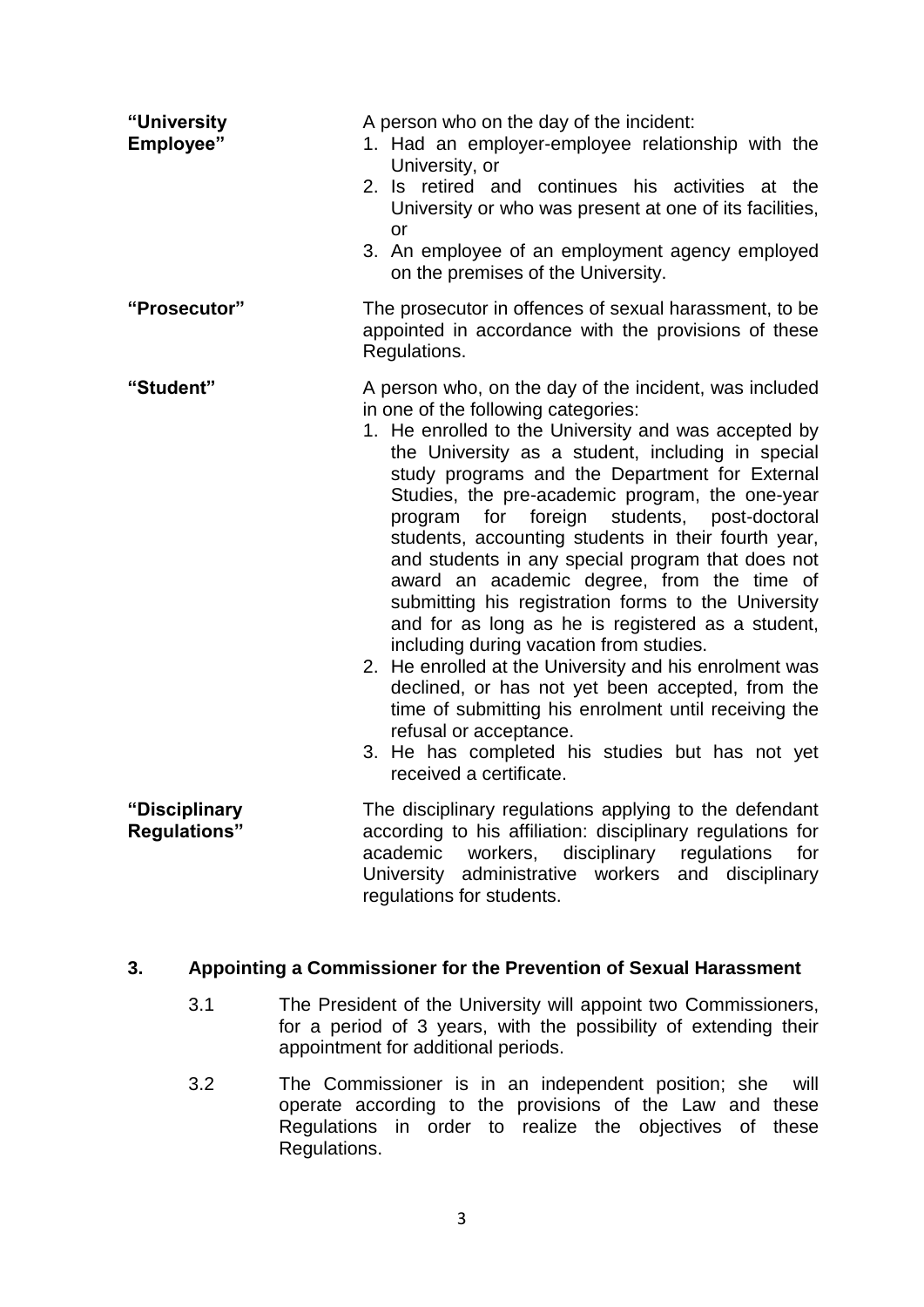- 3.3 The termination of the Commissioner's service prior to the end of her tenure will be effected by the President, with the approval of the Board of Managers and subject to a hearing.
- 3.4 Insofar as possible, women will be appointed to this position.
- 3.5 Two Commissioners will serve in this position: one, a member of the University's academic staff, with permanent tenure at the University; and, the second, a member of the administrative staff. Pensioners of the University may be appointed to this position. Both Commissioners are accorded equal powers by virtue of these Regulations.
- 3.6 The Commissioners will appoint deputies, by mutual agreement, and at least one deputy will serve at each University campus. At least one deputy will be a student in a graduate program or at a higher level. The deputies will be appointed with the approval of the President of the University.
- 3.7 The deputies will have the authority granted to them by the Commissioners, excluding judicial authority under these Regulations.
- 3.8 The Commissioners will appoint a "team of assistants" from amongst University employees and students. This team will undergo appropriate training for assisting victims of sexual harassment at the University. An assistant will accompany the victim, at the victim's request, throughout the investigation of the complaint; he will support the victim and is permitted to participate in any process pertaining to the complaint. The assistant will act, with the help of the Commissioners, to ensure appropriate academic assistance for the victim. The victim is permitted to choose an assistant who is not a member of the assisting team. The provisions of section 19 below regarding confidentiality will also apply to the assistant. The Student Union will appoint a coordinator for the prevention of sexual harassment.
- 3.9 Shortly after the appointment or the extension of the appointment, each Commissioner and each deputy will participate in a suitable professional training program of no less than 18 hours duration, dealing with the nature of the position, familiarity with the Prevention of Sexual Harassment Law, methods of prevention and handling of complaints.

## **4. Commissioner's Responsibilities**

4.1 To serve as an address for any matter involving or pertaining to sexual harassment or intimidation at the University.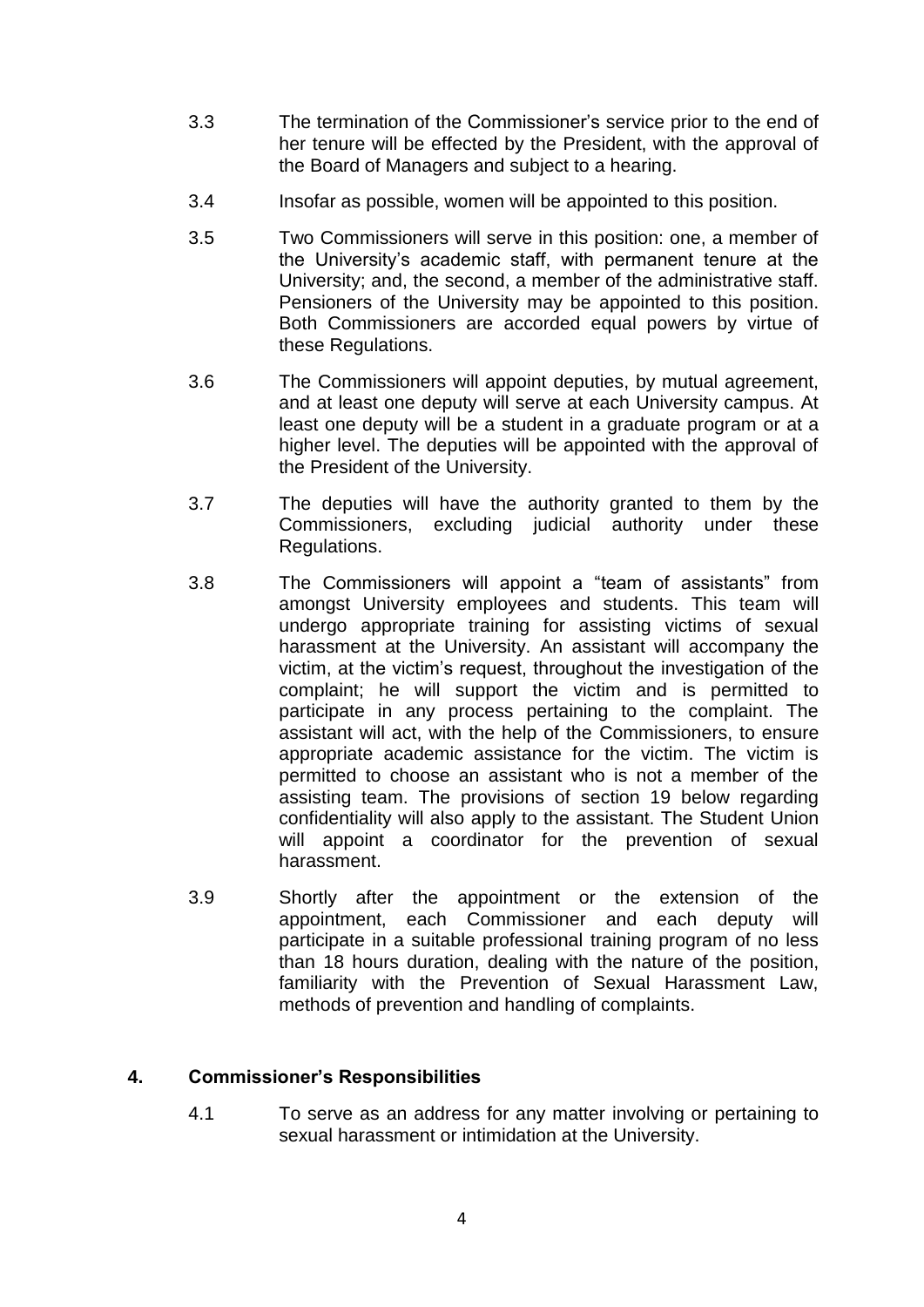- 4.2 To advise the University authorities and its officers on the subject of prevention and treatment of sexual harassment and intimidation at the University.
- 4.3 To provide training, guidance and counselling for people turning to them and for any other person at the University.
- 4.4 To ensure the existence of training and informational activities for the University community, dealing with the prevention of sexual harassment and intimidation, at least once a year.
- 4.5 To receive every complaint and investigate it efficiently in accordance with the provisions of the Law and these Regulations.
- 4.6 To deal with complaints and reports on sexual harassment and intimidation within the framework of University activities.
- 4.7 To pass on the complaint to the disciplinary Prosecutor or relevant authority at the University, in accordance with the provisions of section 8, and to continue assisting the victim during the disciplinary process and update the victim on decisions connected to the complaint, in accordance with the provisions of section 16.5 below.
- 4.8 To order that interim steps be taken, as stated in section 10 below.
- 4.9 To refer the victim, as needed, to receive medical, mental or other assistance.
- 4.10 To initiate informational and training activities, including the distribution of the Regulations, as stated in Section 17 below, together with the Department of Human Resources and the Dean of Students.
- 4.11 To establish procedures for providing psychological and academic assistance to the victim.
- 4.12 To prepare and submit reports, as specified in section 20 below.

#### **5. Reporting Sexual Harassment**

5.1 A University employee or student who suspects that sexual harassment or intimidation has been perpetrated by a University employee or student on an employee or student in the framework of University activities, will immediately report this to the Commissioner or to one of her deputies (hereinafter: "reporting harassment"), unless the victim asked him not to submit such a report.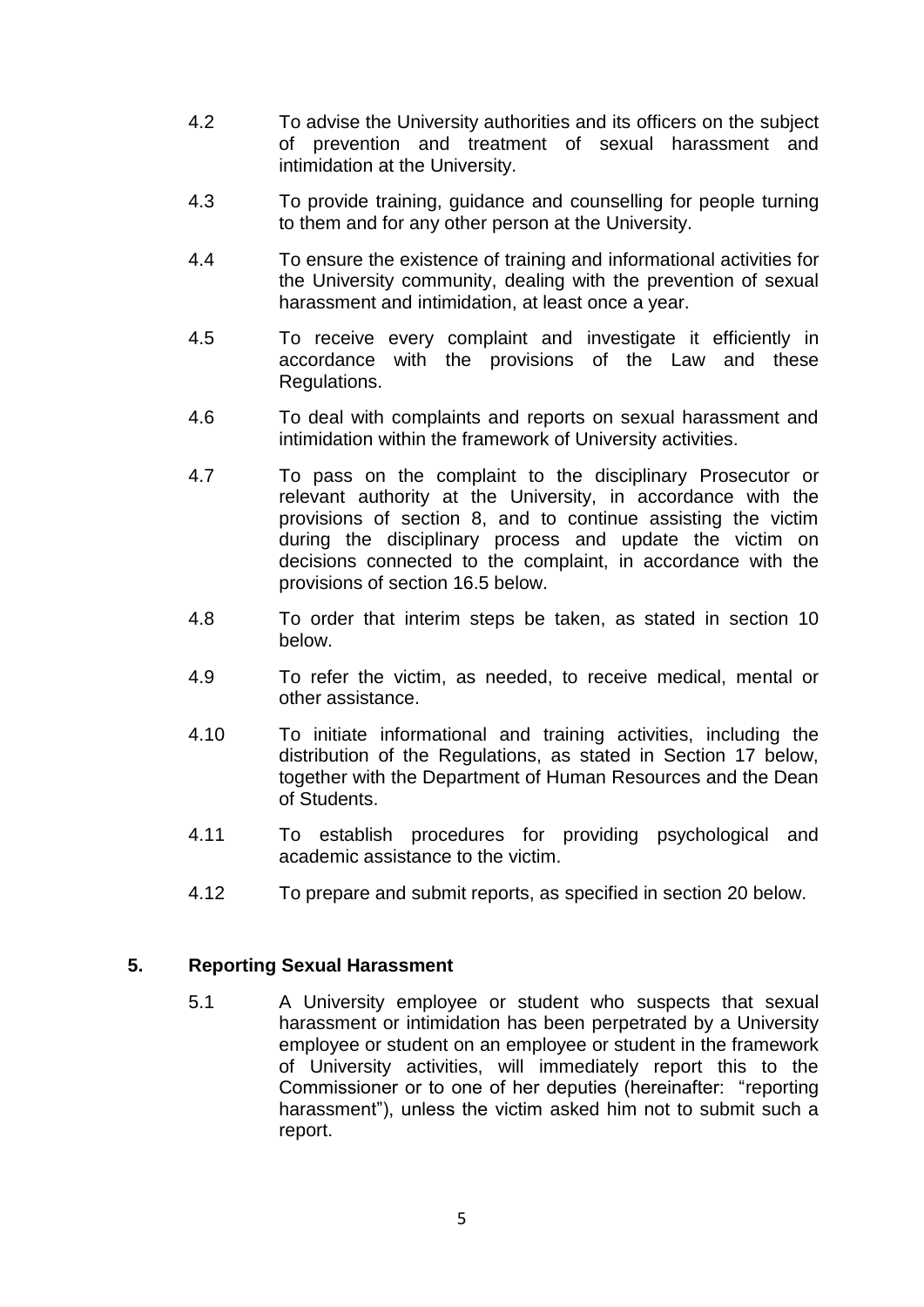- 5.2 Deans, school directors, deputy deans, and heads of academic and administrative units are responsible for reporting immediately to the Commissioner or to one of her deputies any instance brought to their attention of a suspicion of sexual harassment or intimidation, and for providing the Commission any assistance required in order to deal with the information.
- 5.3 University officers, senior staff or office-bearers, excluding those responsible for disciplinary claims and the disciplinary tribunal, will not deal alone with suspicions of sexual harassment and intimidation.

## **6. Submitting a Complaint**

- 6.1 A complaint or report of harassment will be submitted in writing or orally to the Commissioner. If a complaint is submitted orally, the Commissioner will write out the content of the complaint. The complainant will be asked to sign the document in order to confirm its content, and the Commissioner will provide him with a copy of the signed document.
- 6.2 A complaint or report will include, inter alia and insofar as possible, the names of those involved in the incident, a description of the harassment (including dates and locations) and the names of witnesses, if such exist.
- 6.3 The Commissioner will inform the victim of the means of handling sexual harassment and intimidation pursuant to the Law, and will notify the victim that sexual harassment is an offense and a civil wrong, and that he may, regardless of the disciplinary process, submit a complaint to the police and lodge a civil claim.
- 6.4 The Commissioner will notify the victim that he may receive psychological assistance as part of the University's advisory services and that he may receive help from an assistant, as stated in section 3.8 above. The Commissioner will ensure appropriate academic assistance for the victim.
- 6.5 The Commissioner will also deal, insofar as possible, with anonymous complaints, and with reports of harassment even if the victim refuses to submit a complaint or to cooperate in investigating the report.
- 6.6 The Commissioner to whom the complaint or report about harassment has been submitted will update the other Commissioner on this matter, to prevent simultaneous investigations of the same matter by the two Commissioners.
- 6.7 If the complaint or report about harassment was submitted to the Deputy Commissioner, the investigation will be transferred to one of the Commissioners, unless the investigation by the Deputy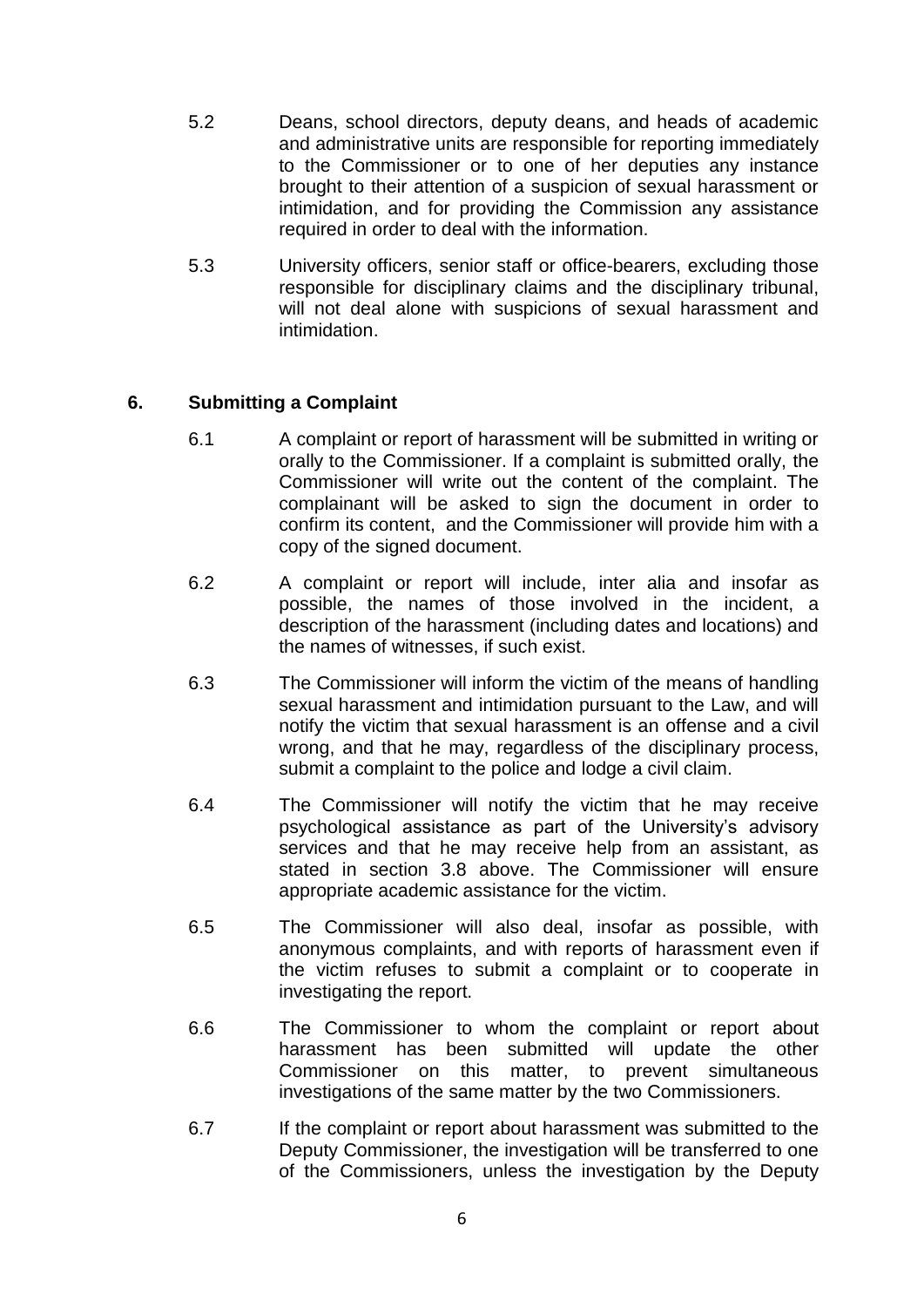Commissioner is pursuant to his authority by virtue of section 3.7 above, or if this is necessary to comply with the victim's request that the investigation be conducted by a person of the same gender as the victim.

6.8 A Commissioner will not investigate a complaint or report about harassment in any case in which there is a reasonable concern about a conflict of interest or bias, and jurisdiction in this case will be transferred to the other Commissioner. If both Commissioners are prevented from investigating the complaint or the report for the above reason, the matter will be transferred to one of the deputy commissioners, as decided by the President of the University.

## **7. Investigating the Complaint**

- 7.1 The Commissioner to whom a complaint on sexual harassment or intimidation was submitted, or a report, whether or not a complaint was submitted, will immediately initiate an investigation of the complaint or report. The Commissioner will conduct the investigation in an efficient manner and without delay until the completion of the process.
- 7.2 The Commissioner will hear, inter alia, the plaintiff, the victim and witnesses, if such exist, and will check all information received about the complaint.
- 7.3 Upon receiving the complaint or report on harassment, the commissioner will summon the defendant, present the details of the complaint to him and request his response. Notwithstanding the above:
	- 7.3.1 Under special circumstances, to be recorded in the complaint file, the Commissioner is authorized not to summon the defendant for the purpose of investigating the complaint.
	- 7.3.2 At the victim's request, under special circumstances to be recorded in the complaint file, the Commissioner is authorized not to solicit the defendant's response before proceeding with her investigation of the complaint.
	- 7.3.3 No action will be taken against the defendant without first giving him the chance to respond to the complaint.
- 7.4 If the victim retracts his complaint, the Commissioner will investigate the reason for this retraction and she is authorized to continue the investigation if she deems fit, at her discretion.
- 7.5 In the event that investigation of the complaint or report of harassment raises a reasonable doubt that a felony has been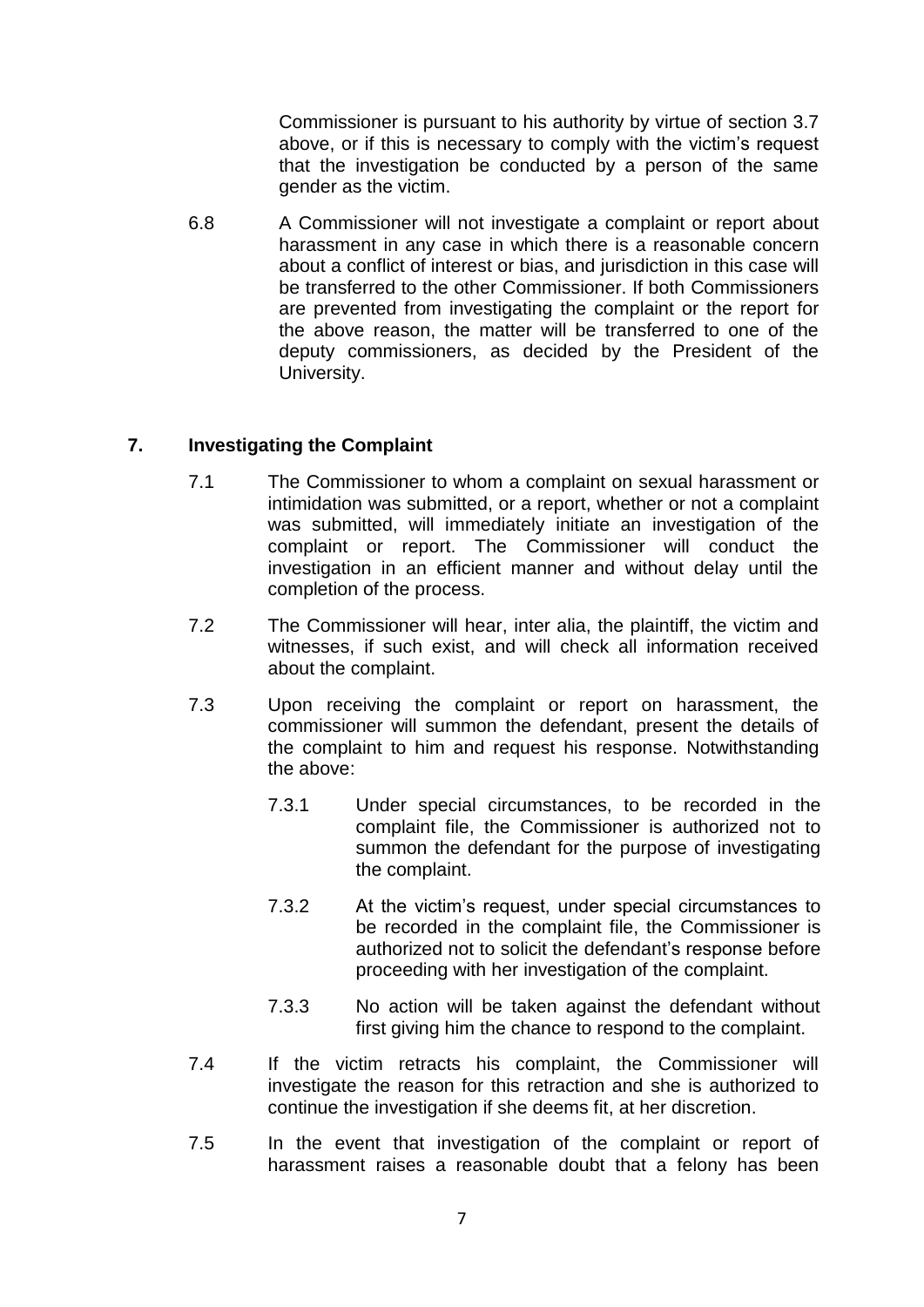committed and the victim has given his consent, the Commissioner will report to the police on the information in her possession, and will continue to investigate the case, subject to police directives. In the case of suspected sexual harassment and of a minor or a helpless person, the Commissioner will notify the police of the details and continue her investigation, subject to police directives.

- 7.6 Investigation of the complaint will be conducted while ensuring maximum protection of the dignity and privacy of the victim, the defendant and the witnesses. The Commissioner will not disclose any information she received during the investigation, unless she is required to do so, for the purpose of the investigation or by law.
- 7.7 Every University employee and student must hand over to the Commissioner, at her request, any document or information in his possession that the Commissioner requires for the purpose of investigating the complaint or report of harassment, and he must cooperate in this matter. An unjustified refusal to cooperate in this matter constitutes a disciplinary offense.
- 7.8 The Commissioner is authorized to call upon assistance from any University body, including the Student Counseling Services and the Office of the Legal Adviser for the purpose of investigating the complaint.

#### **8. The Commissioner's Recommendation to Conduct a Disciplinary Hearing and Reporting the Findings of the Investigation**

- 8.1 Upon completion of the investigation of the complaint or report of harassment, the Commissioner will submit her recommendations concerning further investigation to the Prosecutor. The Commissioner will attach the following documents to her recommendation:
	- 8.1.1 The complaint and its appendices (if submitted in writing) and if submitted orally – a summary of the complaint.
	- 8.1.2 The defendant's response.
	- 8.1.3 Details of the testimony, if taken.
	- 8.1.4 Details of interim measures adopted, if adopted.
	- 8.1.5 Any other relevant information.
- 8.2 Without detracting from the authority of the Prosecutor under section 12, if the victim and the defendant are both students, the Commissioner is authorized to decide not to submit a disciplinary complaint. The Commissioner will deliver a report of her decision to the Prosecutor, together with the documents as stated in Section 8.1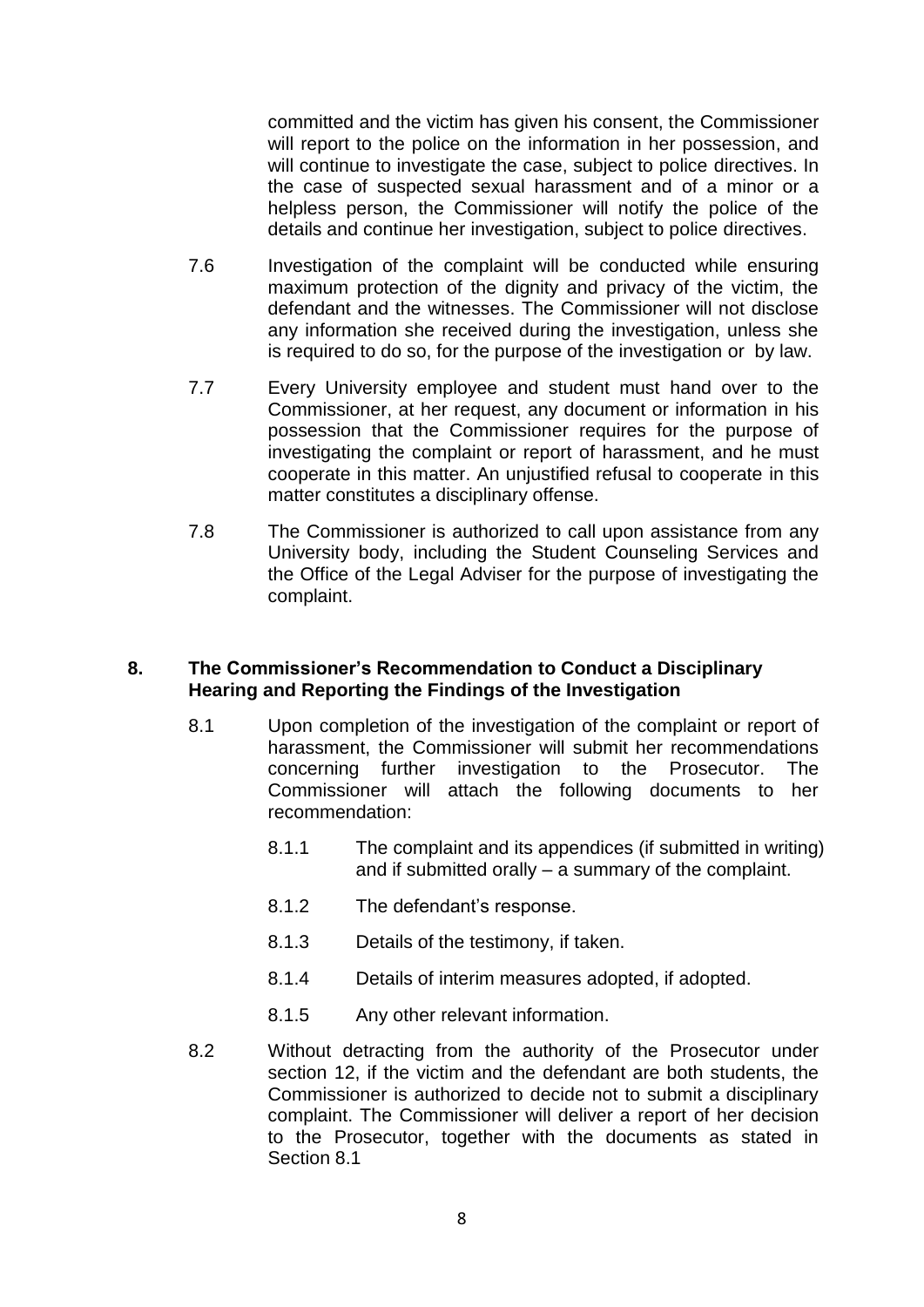- 8.3 If the defendant is a service provider or an employee of a service provider, the Commissioner will deliver her recommendation to the University authority responsible for the dealings with the service provider and, if needed, she will order that authority to demand that the disciplinary investigation be conducted by the service provider.
- 8.4 The Commissioner will deliver written notification of her recommendation to the complainant and the defendant.
- 8.5 In the event that the Commissioner is of the opinion that the complaint or report are false, the Commissioner will make her recommendation on the continued investigation to the Prosecutor, including her recommendation as to whether disciplinary action should be taken against the plaintiff or the informant. The Commissioner will attach the documents specified in section 8.1 above to her recommendations.
- 8.6 Upon completion of the investigation of the complaint or report, and subsequent to the Prosecutor's decision where the Prosecutor's decision is required under section 12 below, the Commissioner will deliver to the authorized University representative, as defined below, a written summary of her investigation, together with her decisions regarding the complaint or report, including recommendations about issuing instructions to those involved in the case, recommendations about measures to prevent a recurrence of the incident or to repair the damage caused to the plaintiff or the victim.
	- 8.6.1 The authorized University representatives for the purpose of this section are:
		- 8.6.1.1 A defendant who is an administrative employee – the Director General of the University.
		- 8.6.1.2 A defendant who is an academic employee – the Rector.
		- 8.6.1.3 A defendant who is a student Dean of Students, with a copy for the information of the Rector.
		- 8.6.1.4 A defendant who is a service provider or an employee of a service provider – the University body responsible for the service provider and the service provider.
	- 8.6.2 The Commissioner will send a copy of all summaries to the Office of the Legal Adviser.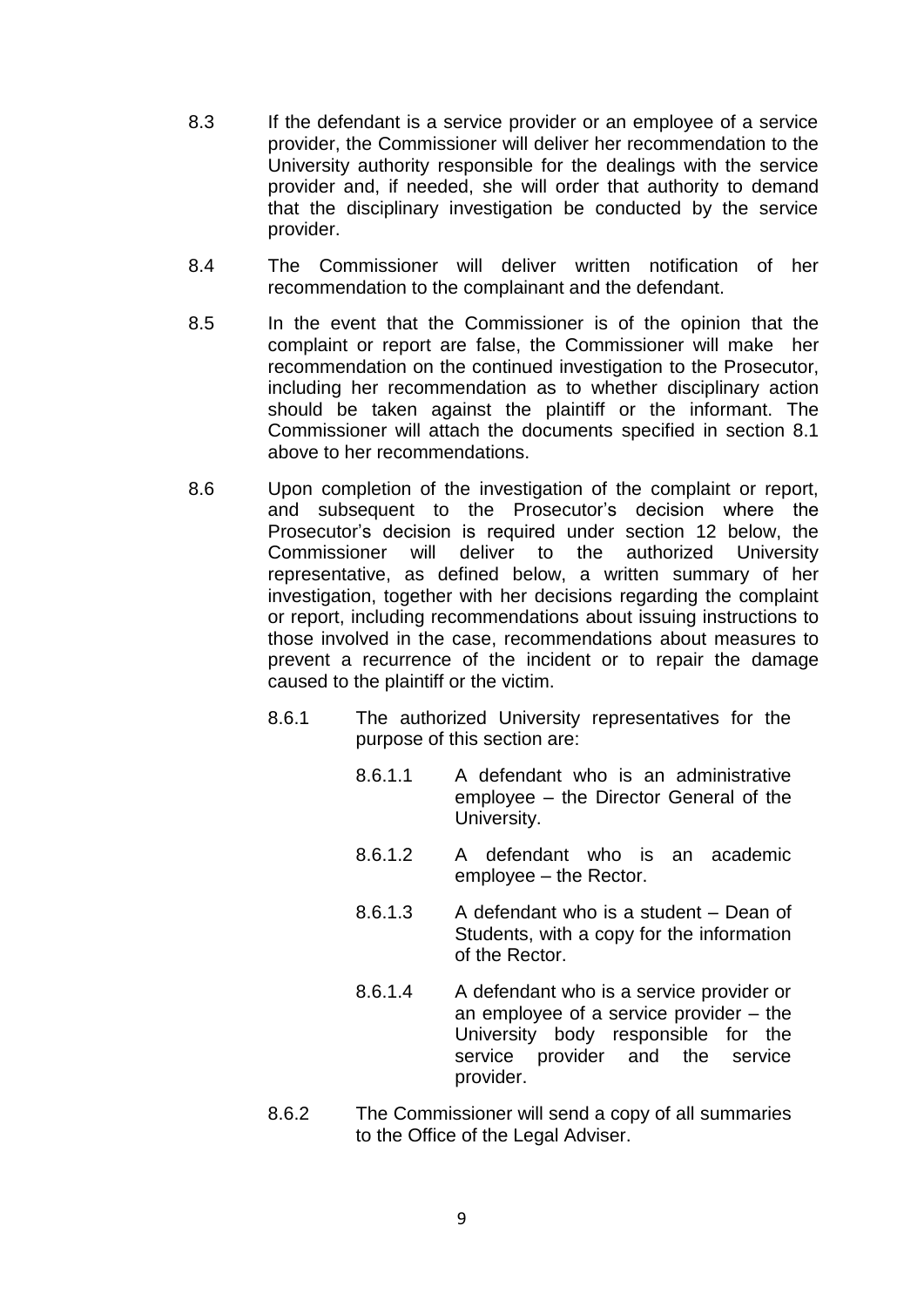8.7 The Commissioner will receive current reports on the progress of the disciplinary investigation into the complaint or report of harassment, and will update the victim on this matter.

### **9. The Commissioner's Special Authority in Regard to Disciplinary Proceedings**

- 9.1 The Commissioner is authorized to suggest to the victim and the defendant to submit the matter to mediation, before her or another mediator. If it is decided to submit the matter to mediation, the Commissioner will notify the Prosecutor, who is authorized to decide whether to defer the decision on opening disciplinary proceedings until the completion of the mediation process.
- 9.2 The Commissioner is authorized to conduct a disciplinary hearing to decide on the complaint or report of harassment only if both the defendant and the victim are students, and they both have agreed in writing to the disciplinary hearing being held before the Commissioner, after the provisions of these regulations in this matter have been explained to them. The Commissioner will rule on this matter in accordance with her assessment of whether the circumstances of the case allow for an investigation and the conduct of a fair and efficient process before her, and it is appropriate to do so. The following provisions will apply in such a case:
	- 9.2.1 The disciplinary process before the Commissioner will be conducted without the presence of lawyers representing the parties.
	- 9.2.2 The hearing before the Commissioner will take place in the presence of the defendant and the victim, unless the victim requested not to be present at the hearing. The Commissioner will record a protocol with details of the proceedings. The Commissioner will allow the victim to state his case, she will allow the defendant to respond, hear witnesses as she deems fit, and she will hand down a reasoned decision and the sentence in the case of a conviction.
	- 9.2.3 In the event that the Commissioner convicts the defendant, she is authorized to impose any penalty prescribed in the Student Disciplinary Regulations that is within the penal competence of the Dean.
	- 9.2.4 Prior to conducting a hearing, as stated above, the Commissioner will report to the Office of the Legal Adviser that she plans to conduct such a hearing. The Office of the Legal Adviser will notify the Attorney General before the hearing is conducted, pursuant to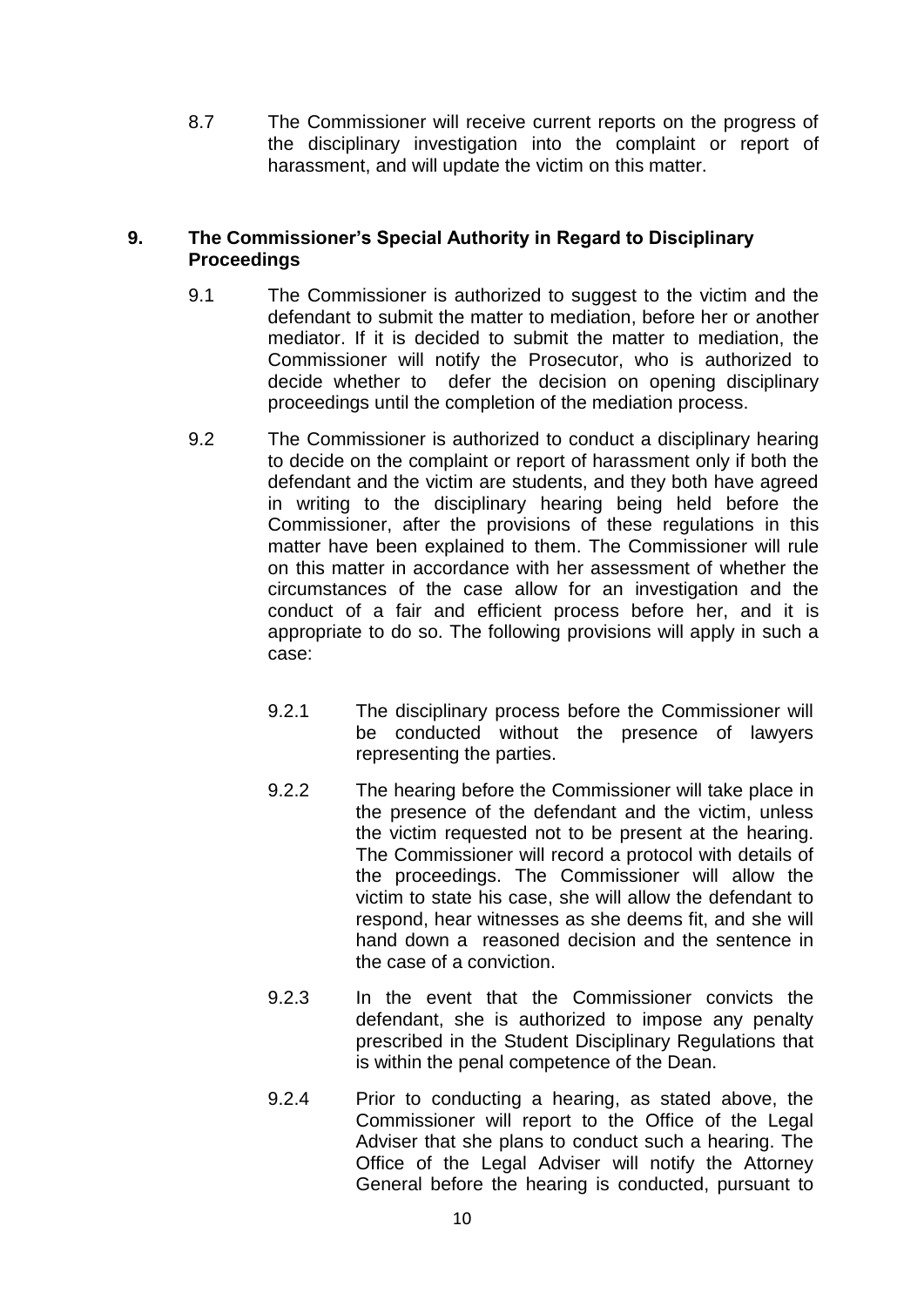the provisions of sections 268-272 of the Penal Law, 5737-1977.

- 9.2.5 At any stage prior to the Commissioner handing down her decision, the Commissioner is authorized to transfer the continuing investigation in the case to the Prosecutor.
- 9.2.6 The Commissioner's decision in the disciplinary process can be appealed before a special disciplinary appeals tribunal, as stated in Section 14 below.
- 9.3 The Commissioner is authorized to take any additional measures required for fulfilling her function.

#### **10. Interim Measures**

- 10.1 The Commissioner, after consulting with the competent authorities at the University, is authorized to order the adoption of interim measures for the purpose of protecting the victim or preventing any harm to other people.
- 10.2 The Commissioner may order, inter alia, that the defendant be suspended from his employment or that he be transferred to another position or unit, if he is an employee, or that he be suspended from his studies, if he is a student, and she may bar the defendant from entering any University facilities, including the student dormitories, or part thereof, for a period of up to two weeks.
- 10.3 The Rector, if the defendant is a member of the academic staff, the Director-General, if the defendant is a member of the administrative staff, and the Dean of Students, if the defendant is a student, is authorized to order an extension of the duration of interim measures, as decided by the Commissioner pursuant to section 10.2 above, if she deems this necessary to protect the victim or to prevent any harm to other people. The authorized bodies, as stated above, may decide whether, during the suspension period, the employee will receive regular or reduced pay; the maximum rate of reduction will be half of the employee's salary. A defendant who was suspended and not convicted at the end of the process for a disciplinary offense will be entitled to receive his full salary for the period of suspension, according to its value at the time of payment and according to his rank during the period of suspension.
- 10.4 The Commissioner may order that the defendant or other persons not be involved, directly or indirectly, in decisions pertaining to the victims, insofar as this is required for the protection of the victim from intimidation or fear of intimidation.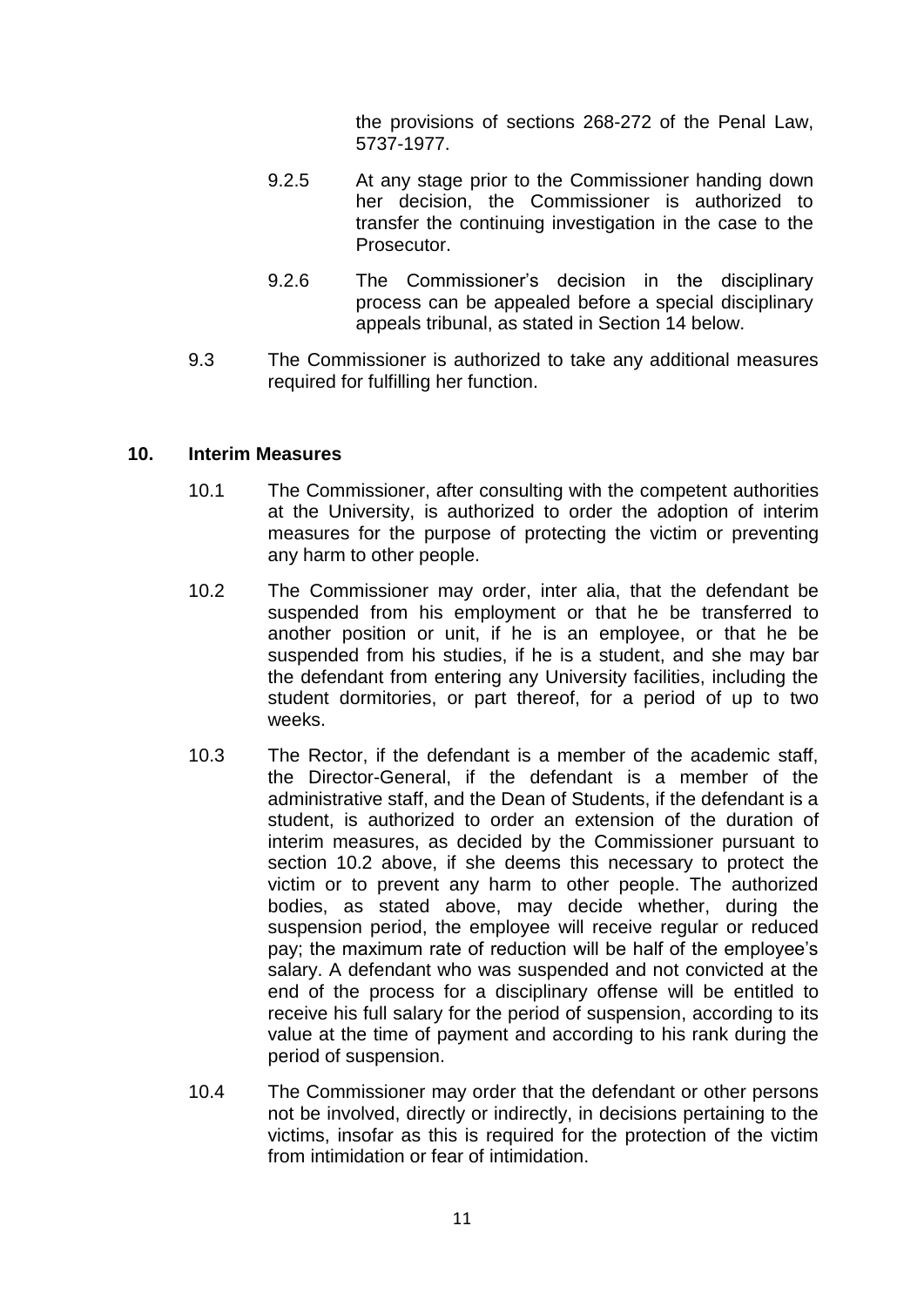- 10.5 The authority of the Commissioner and of the other bodies mentioned in section 10.3 above to decide on interim measures applies for the period as of the date of submission of the complaint until the handing down of another decision by the disciplinary tribunal.
- 10.6 Before taking these interim measures, the Commissioner will give the defendant and the victim an opportunity to state their arguments. In special cases, where this is necessary to protect the victim or other people, the Commissioner may order that immediate measures be taken even prior to hearing the defendant, on condition that she give the defendant an opportunity to state his arguments at the earliest time possible in the given circumstances.
- 10.7 Decisions regarding interim measures pursuant to this section, including the decision to apply a certain interim measure and a decision not to apply any interim measures, may be appealed to a tribunal. The following people may appeal the Commissioner's decision: the defendant, the victim, the Rector – if the defendant is a member of the academic staff or a student, and the Director-General – if the defendant is a member of the administrative staff.

#### **11. Prosecutor for the Prevention of Sexual Harassment**

- 11.1 The Board of Managers will appoint, at the President's recommendation, two prosecutors for offenses of sexual harassment. One prosecutor will be a lawyer who is not a University employee (hereinafter: "External Prosecutor"). The second prosecutor will have a legal education and will be a member of the academic staff, including a pensioner (hereinafter: "Internal Prosecutor").
- 11.2 The External Prosecutor will be responsible for decisions regarding the initiation of disciplinary proceedings for sexual harassment and intimidation regarding a defendant who is a member of the academic staff or the administrative staff. The Internal Prosecutor will be responsible for decisions regarding the initiation of disciplinary proceedings for sexual harassment and intimidation regarding a defendant who is a student.
- 11.3 The Prosecutor will not be involved in decisions in any case where a real concern about conflict of interests or bias exists, and jurisdiction regarding this matter will be transferred to the other prosecutor.
- 11.4 The Prosecutor will be permitted to consult with others for the purpose of clarification and investigation in order to conduct the process before the disciplinary tribunal.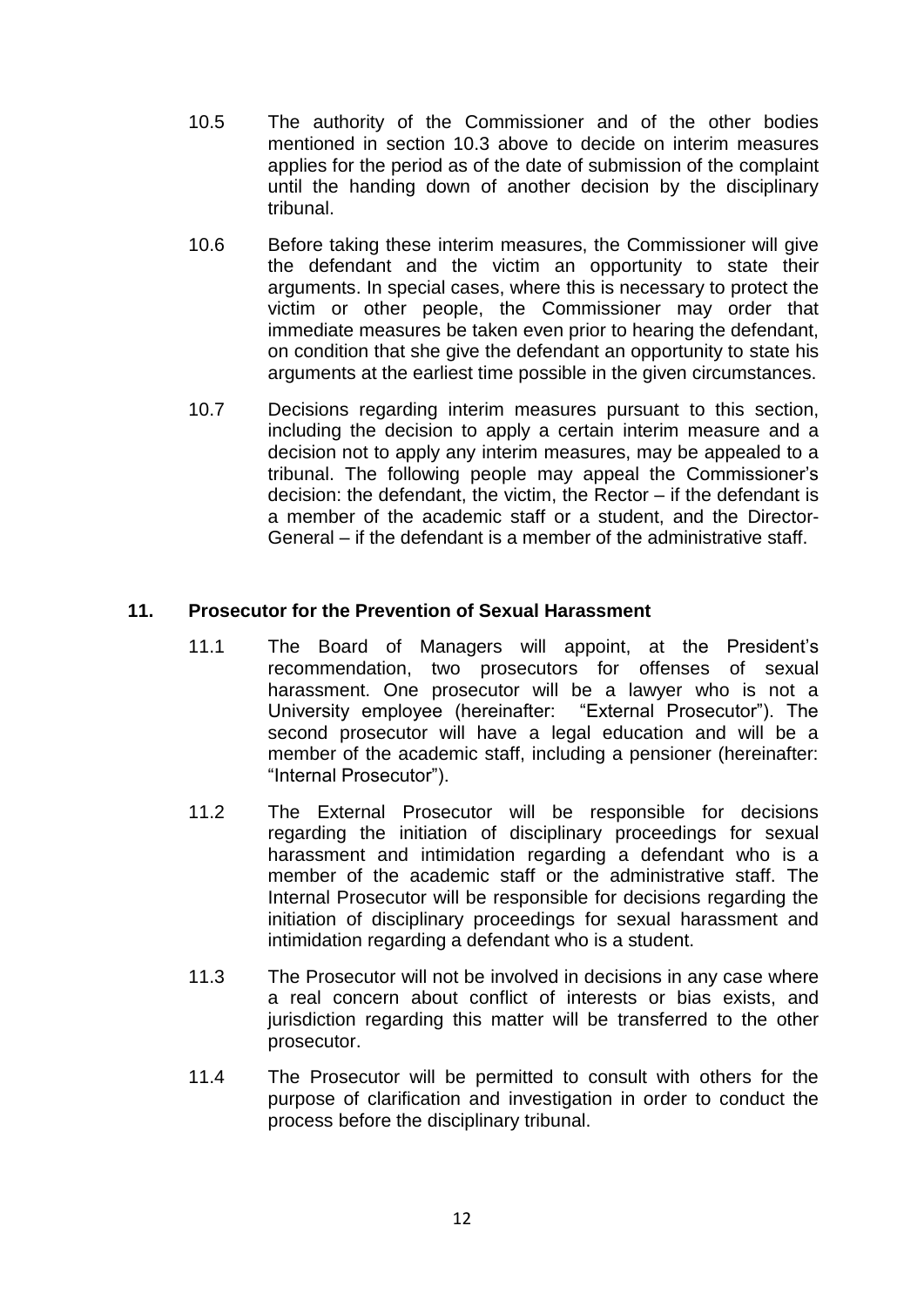## **12. Decision Regarding the Commencement of Disciplinary Proceedings**

- 12.1 The Prosecutor will decide whether to submit a disciplinary complaint regarding sexual harassment or intimidation. The Prosecutor will decide on this matter after receiving the Commissioner's recommendation. The Prosecutor is authorized to submit a complaint even if the Commissioner recommended not to do so, including a complaint for offenses other than those which the Commissioner recommended and for cases of harassment or intimidation other than those which the Commissioner dealt with.
- 12.2 The Prosecutor is authorized, although not obliged, to conduct investigations in addition to those conducted by the Commissioner, prior to deciding whether to submit a disciplinary complaint. Every University employee or student is obliged to hand over to the Prosecutor, at his demand, any document or information in his possession that is required by the Prosecutor for the purpose of investigating a complaint or reporting harassment and to cooperate on this matter. An unjustified refusal to cooperate constitutes a disciplinary offense. In his actions the Prosecutor will protect the dignity and privacy of all concerned.
- 12.3 If the Commissioner recommended not to submit a disciplinary complaint on a certain matter, the Prosecutor may adopt this recommendation and order the termination of the investigation into the complaint or report of harassment.
- 12.4 If the Commissioner recommended submitting a disciplinary complaint in a certain case, and according to the Prosecutor this should not be done, the matter will be transferred to the other Prosecutor for his decision, which will be final. If one of the Prosecutors is prevented from dealing with a certain matter due to conflict of interests or a real concern about bias, the President of the University will appoint a temporary replacement for the Prosecutor, who will decide on this matter.
- 12.5 The Prosecutor's decision regarding commencement of disciplinary proceedings will be made efficiently, and without delay. As a rule, the decision will be made within 30 days from the date of the Commissioner's recommendation, unless special circumstances require postponement of the date of decision. In the case of a postponement, as stated above, the Prosecutor will report to the President on the postponement and the reasons for it.
- 12.6 The Prosecutor will immediately report on his decision to the Commissioner, the defendant, the victim, the informant about the harassment and to the Office of the Legal Adviser. The Office of the Legal Adviser will notify the Attorney General before the disciplinary hearing is conducted, pursuant to the provisions of sections 268-272 of the Penal Law, 5737-1977.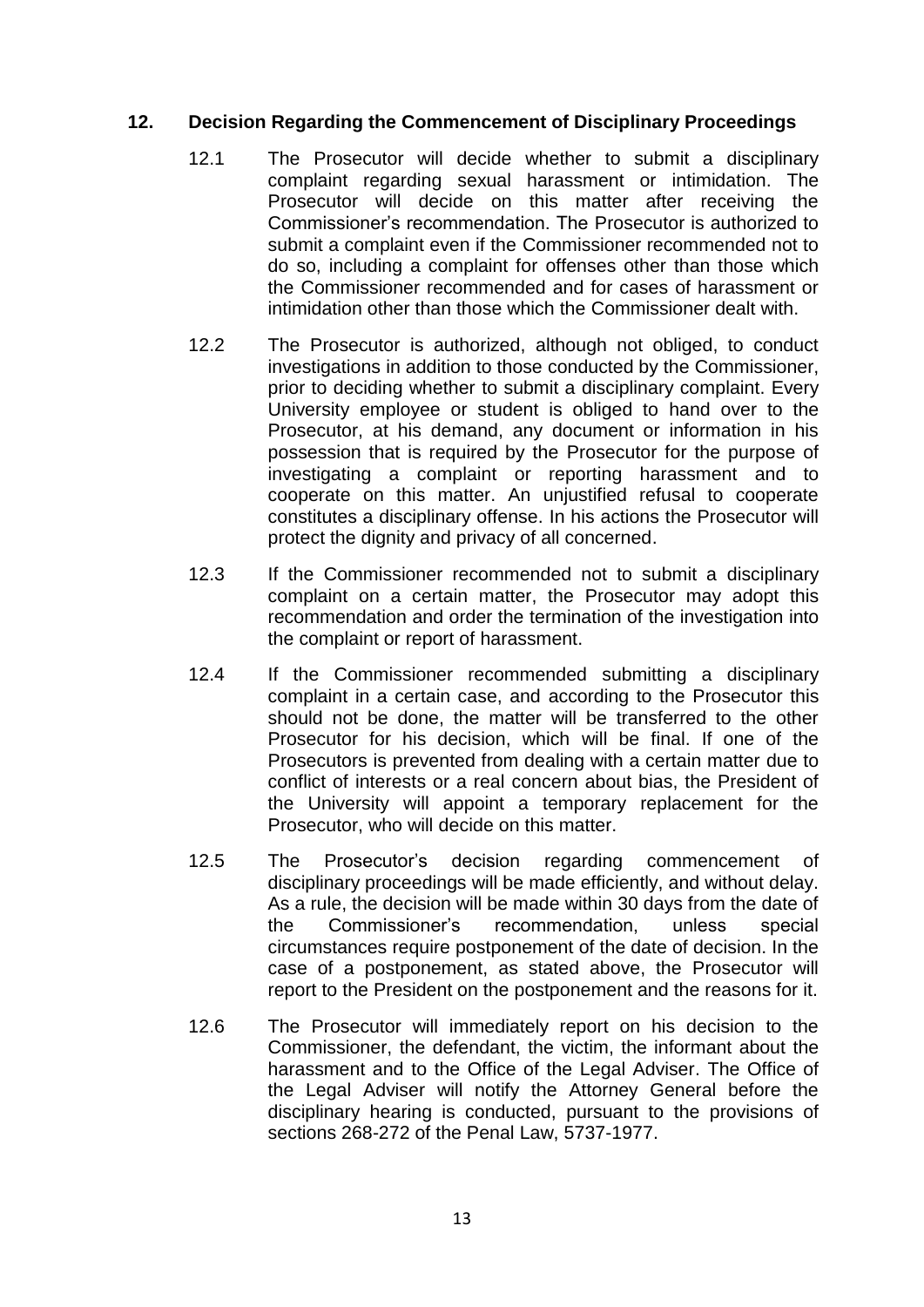12.7 If the Prosecutor is considering reaching a plea bargain with the defendant, he will do so only after consulting with the Commissioner and only after informing the victim of his decision to reach a plea bargain and enabling him to express his position on this matter.

## **13. Special Tribunal for the Prevention of Sexual Harassment**

- 13.1 The Special Tribunal for the Prevention of Sexual Harassment (hereinafter: "the Tribunal") will have sole jurisdiction to decide on disciplinary complaints for cases of sexual harassment and intimidation. The Tribunal will also have jurisdiction regarding accusations of other disciplinary offenses stemming from acts of sexual harassment and intimidation.
- 13.2 The Tribunal will be comprised of 12 members, to be elected by the Board of Managers from the following lists, with three members from each list. There will be at least one person of each gender in each list:
	- 13.2.1 List of public figures: professional jurists proposed by the President of the University.
	- 13.2.2 List of the academic staff: members of the academic staff, at least one of them with a legal education. proposed by the Standing Committee.
	- 13.2.3 List of the Student Council: whoever is not a student at the University and is not a service provider for pay to the University or to the Student Council, proposed by the Student Council.
	- 13.2.4 List of the administrative staff: whoever is not a member of the administrative staff of the University and does not occupy a position in professional unions signed on collective agreements that apply to University employees, proposed by the employees' union of the Hebrew University.
- 13.3 The Board of Managers will appoint a person from the list of public figures to serve as President of the Tribunal.
- 13.4 The members of the Tribunal will participate in a seminar dealing with the nature of the position, familiarization with the Prevention of Sexual Harassment Law, means of prevention and handling complaints.
- 13.5 In cases in which the defendant is a member of the academic or administrative staff and the victim (or one of the victims) is a student, and also, when the defendant is a member of the academic staff and the victim is a member of the administrative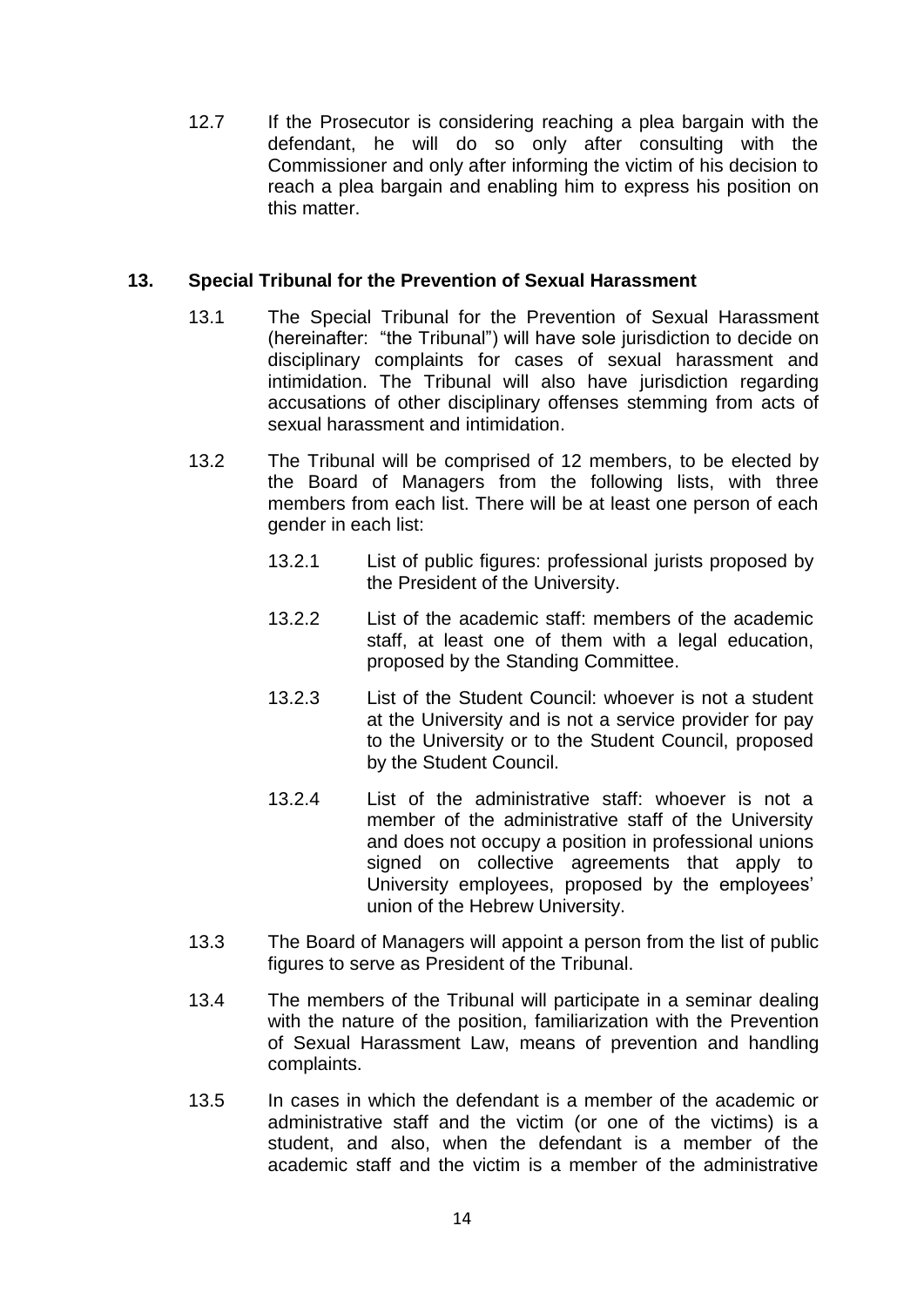staff, the Tribunal will comprise three members, with representation of both genders. In other cases, including cases in which the defendant is a student or when the defendant and the victim are both members of the academic staff or they are both members of the administrative staff, the hearing will be held before a single judge.

- 13.6 The President of the Tribunal will determine the panel of judges, according to the following rules:
	- 13.6.1 If the hearing is held before a single judge, he will be from the list of public figures or the academic staff. If the defendant is represented by a lawyer, a judge with a legal education will fill this position.
	- 13.6.2 If the hearing is held before a panel of three judges, the presiding judge will be from the list of public figures.
	- 13.6.3 If the defendant is a member of the academic staff:
		- 13.6.3.1 If the victim is a student, a member of the academic staff and a member of the Student Council will sit on the panel of judges:
		- 13.6.3.2 If the victim is a member of the administrative staff, a member of the academic staff and a member of the administrative staff will sit on the panel of judges;
		- 13.6.3.3 In other cases, a person from the list of public figures and a member of the academic staff will sit on the panel of judges, in addition to the chairperson.
	- 13.6.4 If the defendant is a member of the administrative staff:
		- 13.6.4.1 If the victim is a student, a member of the administrative staff and a member of the Student Council will sit on the panel of judges;
		- 13.6.4.2 If the victim is not a student, a person from the list of public figures or a member of the academic staff, and a member of the administrative staff, will sit on the panel of judges.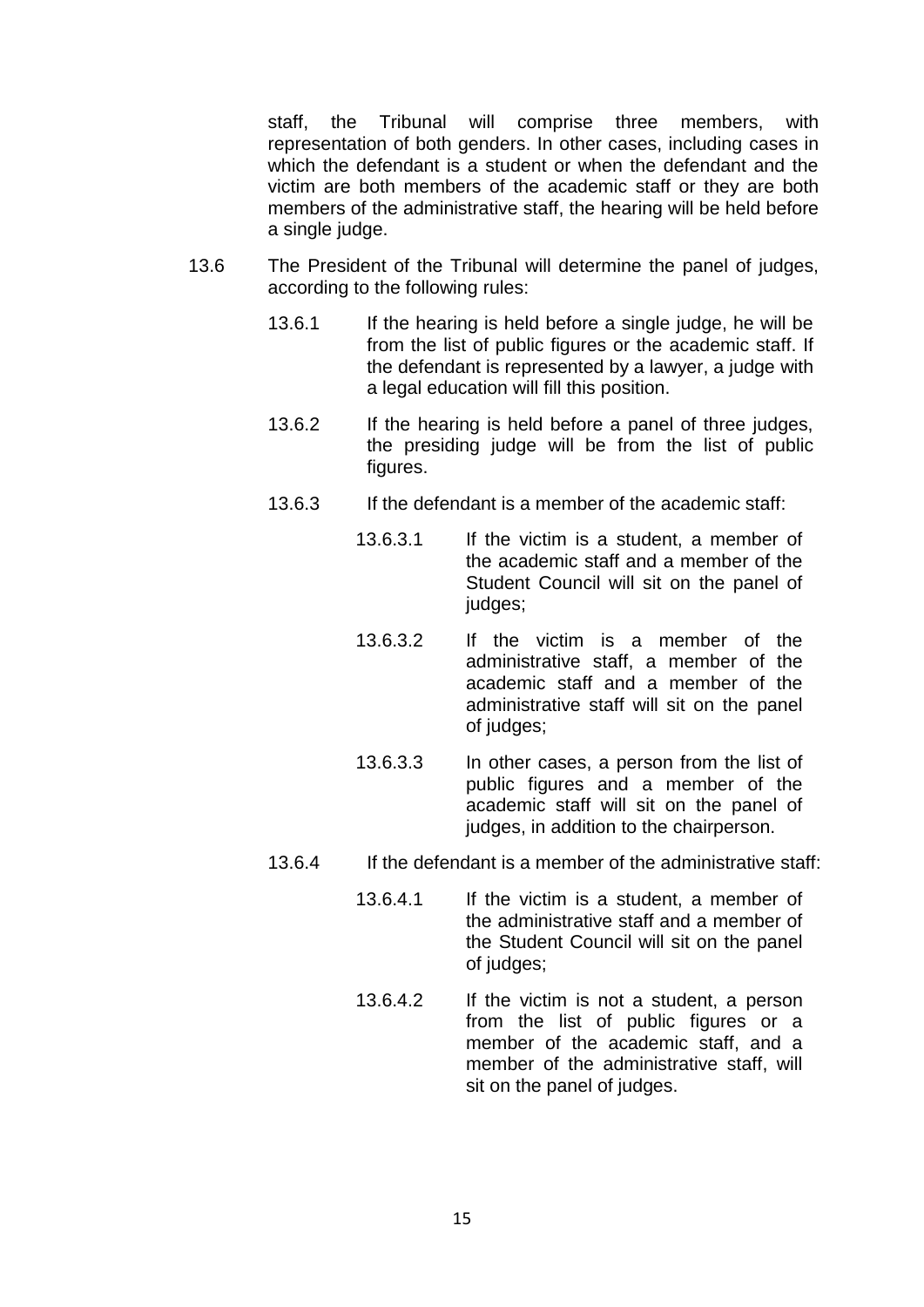## **14. Appeals Tribunal**

- 14.1 Appeals against Tribunal decisions will be heard by the Appeals Tribunal that operates by virtue of the disciplinary regulations applying to the defendant (hereinafter: "the Appeals Tribunal").
- 14.2 Members of the Appeals Tribunal will participate in a seminar, dealing with the nature of the position, familiarization with the Prevention of Sexual Harassment Law, means of prevention and handling of complaints.

## **15. Authority of the Tribunal and the Appeals Tribunal**

- 15.1 The Tribunal and the Appeals Tribunal will conduct their proceedings in accordance with the disciplinary regulations applying to the defendant, and will respect the procedural rights granted to the defendant by virtue of the regulations applying to him, mutatis mutandis. In any case of discrepancy between the abovementioned disciplinary regulations and these Regulations, the provisions in these Regulations regarding complaints of sexual harassment and intimidation will apply.
- 15.2 In addition to that stated in the disciplinary regulations regarding complaints of sexual harassment and intimidation, the Tribunal and the Appeals Tribunals are authorized to order interim measures. The provisions of section 10 above will apply in this event, mutatis mutandis.
- 15.3 In special cases, for reasons which will be recorded, the Tribunal is authorized to rule that the victim's testimony will be heard without the defendant's presence in the room, on condition that the defendant is able to follow the testimony from another room.
- 15.4 In addition to the penalties prescribed in the disciplinary regulations, in cases of convictions of sexual harassment and intimidation the Tribunals and Appeals Tribunals are authorized to award monetary compensation to the victim, in an amount of up to three gross salaries (if the defendant is a member of the academic or administrative staff) or up to NIS 25,000 (this amount will be linked to the Cost of Living Index) (if the defendant is a student).
- 15.5 In addition to the penalties prescribed in the disciplinary regulations, in cases of convictions of sexual harassment and intimidation the Tribunal and Appeals Tribunal are authorized to order the expulsion of the defendant from the campus, the dormitories, or from all University premises, for a period of time that it determines.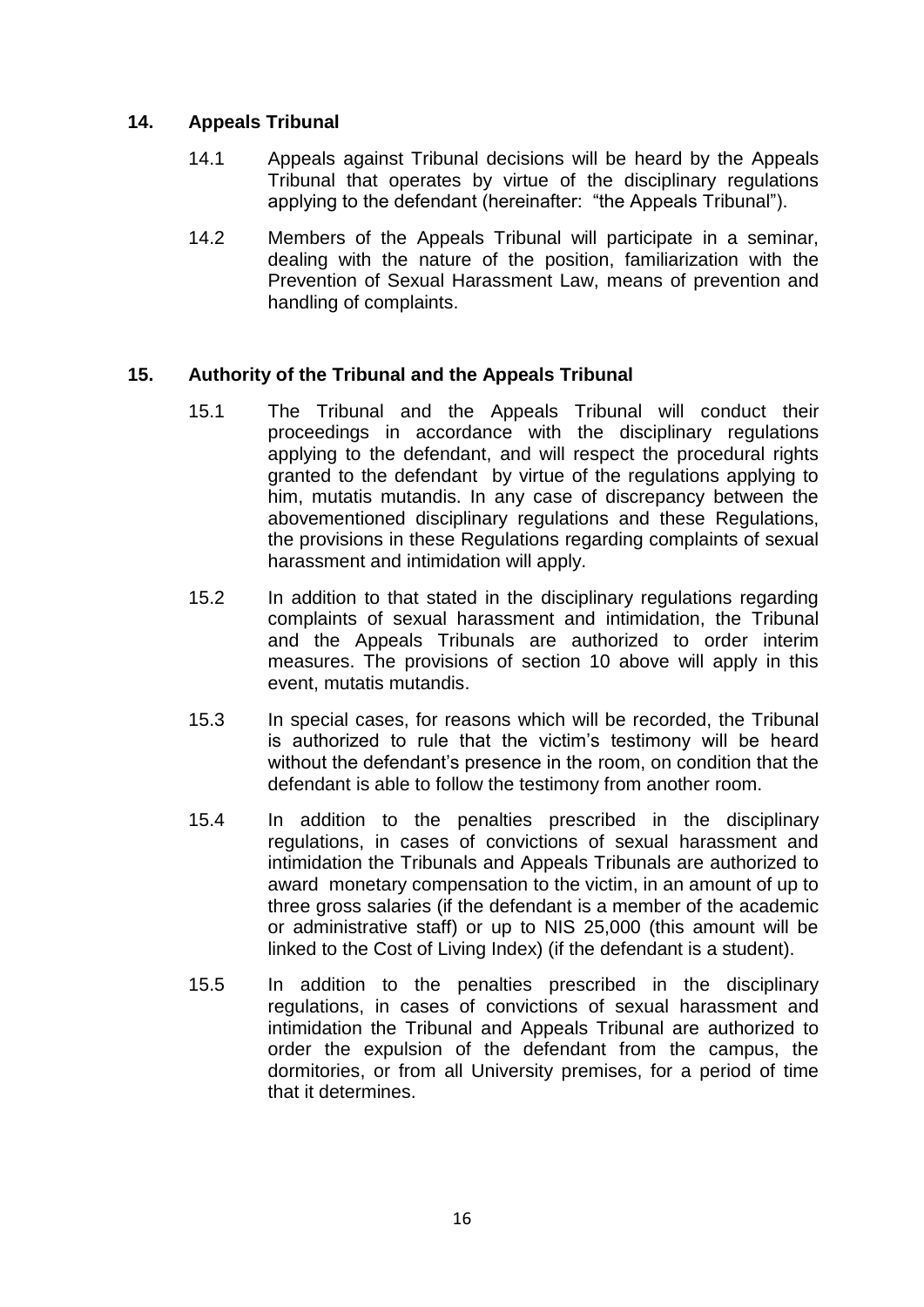## **16. Publicizing the Tribunal Rulings**

- 16.1 Peremptory decisions of the Tribunal and the Appeals Tribunal in the cases of complaints of sexual harassment and intimidation, and decisions of the Commissioner handed down in proceedings under sections 10.1 or 10.2 above, will be published according to the provisions of this section, on the Commissioner's website, soon after the date that the Tribunal's decisions became final.
- 16.2 The Tribunal's rulings will be published excluding details that might lead to the identification of the victim.
- 16.3 The body that handed down the decision may determine that the decision, or parts thereof, including the identity of the defendant, will remain confidential. The President, the Rector and the Director-General may, at any time, apply to the body that handed down the decision and which decided on the confidentiality of the decision pursuant to this subsection, requesting the annulment of the decision of confidentiality due to a change in circumstances. The decision will not be annulled until the defendant or another person who might be harmed by the publication have been given a chance to express their arguments in this matter.
- 16.4 The President or the Rector may announce the existence of a disciplinary process, including the filing of a complaint, and the decision concerning suspension or interim measures.

# **17. The Victim's Rights**

- 17.1 The victim is entitled to protection from the defendant or anyone on his behalf, insofar as possible and as needed.
- 17.2 The victim is entitled to receive information about his rights in the framework of the investigation and the disciplinary process and of the anticipated stages in the disciplinary process or any other process connected to the complaint.
- 17.3 The victim is entitled to view the disciplinary complaint insofar as one is submitted, and to be present in disciplinary hearings pertaining to the case brought before the Tribunal and the Appeals Tribunal, and in the hearing before the Commissioner under sections 10.1 and 10.2 above.
- 17.4 The Prosecutor will update the victim, via the Commissioner, of the stages of investigation in the disciplinary process and enable him to express his position before making a decision to close the case or agree to a plea bargain or open compromise procedures, insofar as these are done.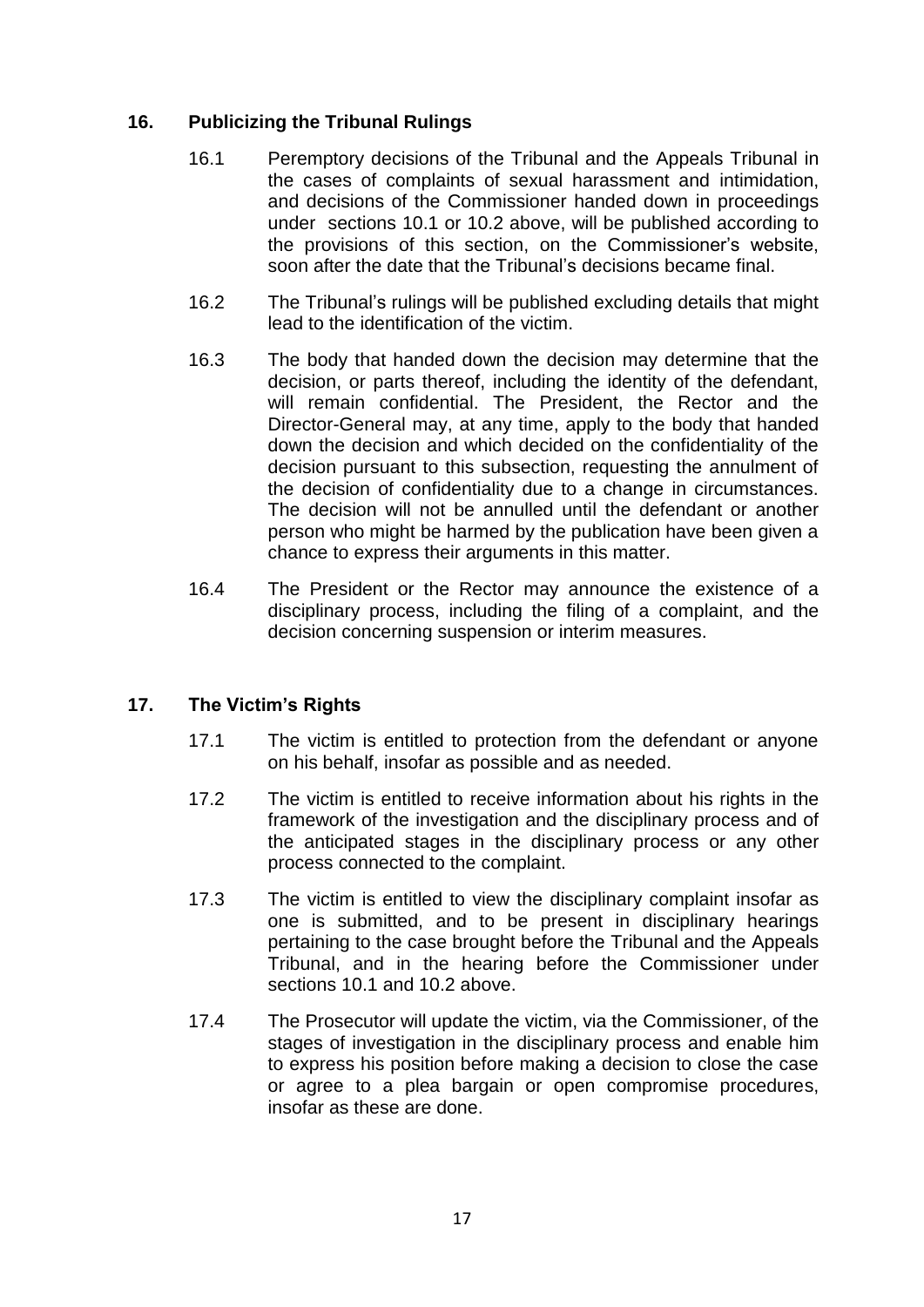- 17.5 The investigation and disciplinary processes will be conducted within a reasonable period of time, to prevent additional harm to the victim and to prevent delays of justice.
- 17.6 The investigation will be conducted with meticulous adherence to maintenance of the victim's dignity and privacy.
- 17.7 The victim is entitled to have a person accompany him during investigations by the Commissioner and during the disciplinary process, in accordance with the provisions of section 3.8 above.
- 17.8 The conduct of an investigation or a disciplinary process does not detract from the victim's right to take legal or civil action against the defendant outside of the University.

#### **18. Information Activities**

- 18.1 The University will hold ongoing training and informational activities, including seminars and the distribution of information on the subject of dealing with and preventing sexual harassment and intimidation, including through the distribution of educational software for preventing sexual harassment and intimidation and through these Regulations; these will be effected by means of the Department of Human Resources regarding employees, and the Dean of Students regarding students, in coordination with the Commissioner.
- 18.2 The Department of Human Resources is responsible, together with the Commissioner, for initiating informational and educational activities, including seminars and the distribution of information on sexual harassment and intimidation, educational software for preventing sexual harassment, and these Regulations amongst University employees. These activities will be conducted at least once a year.
- 18.3 Department heads and deans are responsible, together with the Commissioners, for issuing and distributing these Regulations at least once a year amongst the academic staff, employees and students in their units, according to the instructions of the Department of Human Resources.
- 18.4 The Department of Human Resources is responsible, together with the Commissioner, for initiating informational and educational activities, including seminars and the distribution of information on sexual harassment and intimidation, educational software for preventing sexual harassment and these Regulations amongst University students. The Dean of Students, together with the Commissioners, will make the identity of the Commissioners and their deputies, and their contact information, known on the website and on noticeboards at the campuses. The Department will also notify senior staff, employees and students of the prohibition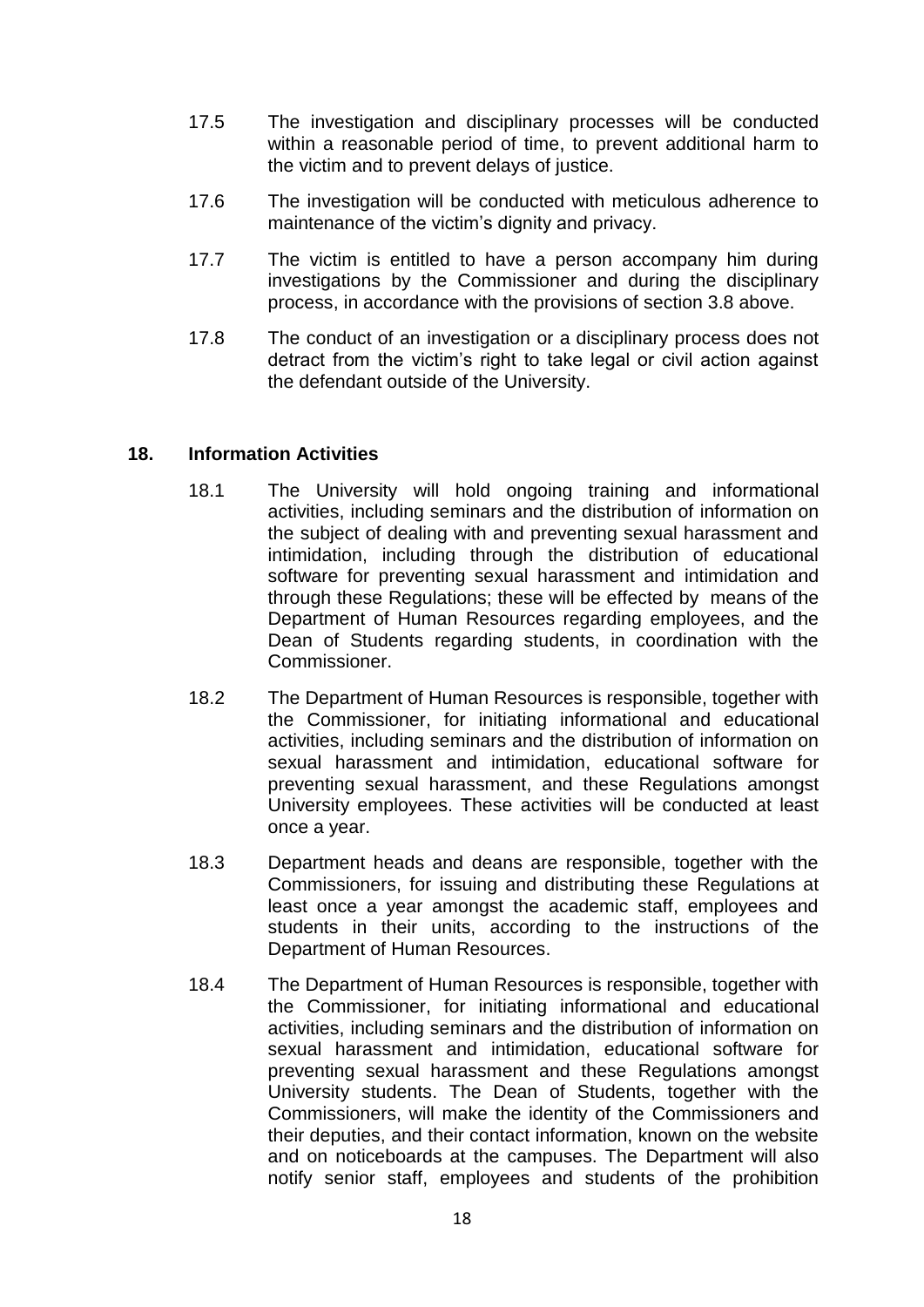against sexual harassment and intimidation and the employer's obligations by law to prevent sexual harassment. These actions will be taken at least once a year.

- 18.5 The Commissioner will ensure that these Regulations are distributed at least once a year by the University via the Deputy Director-General for Human Resources to all University employees; via the Dean of Students to all students; and via the Director of Administration – to all service providers.
- 18.6 University employees and students must participate in training sessions using targeted educational software on preventing sexual harassment. The students must participate in these sessions within 30 days of commencing their studies at the Hebrew University, and employees must do so at least once every three years. The Commissioner will set dates for refreshing the information or holding renewed information sessions. The Department of Human Resources will enact regulations for the enforcement of this directive with respect to employees, and the Dean of Students, with respect to students. Non-enforcement of these Regulations constitutes a disciplinary offense.
- 18.7 The University administration will set a budget annually for the informational and training activities of the Commissioner.
- 18.8 These Regulations will be published on the University's website.

#### **19. Maintaining Confidentiality**

- 19.1 The Commissioner and any other office-bearer will retain all information regarding submissions to the Commissioner or her deputies in full confidentiality, and will not hand over information to any other body, other than in cases in which they are required to do so according to these Regulations or under any law.
- 19.2 Subject to the provisions of section 16 above, until the handing down of a peremptory decision in a disciplinary process, all procedures and decisions will be confidential. Nevertheless, if the defendant has so requested, and after giving the victim an opportunity to express his arguments in this matter, the body conducting the disciplinary hearing may order that the proceedings be public, having regard to all circumstances relevant to this case.